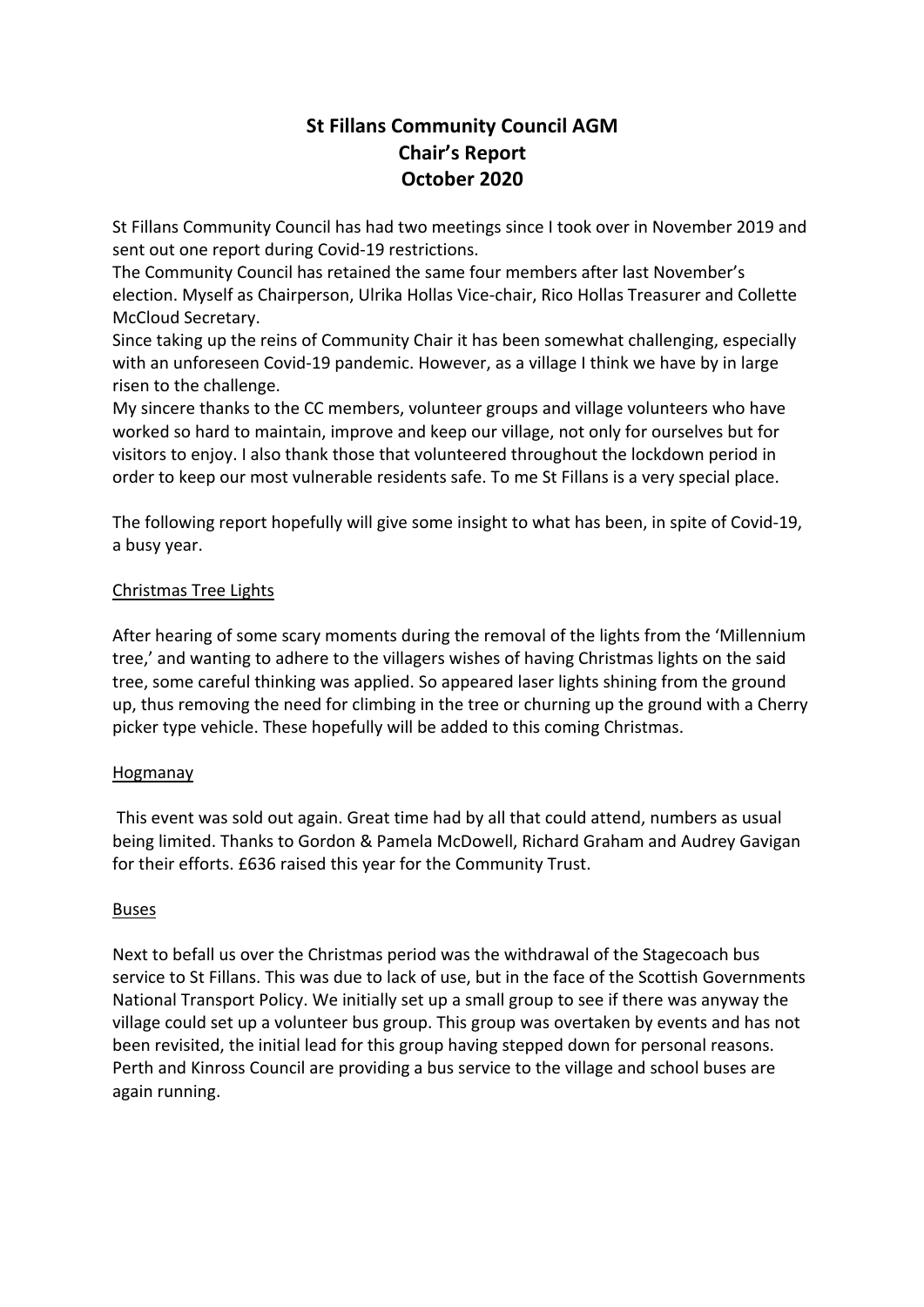### Covid-19

In March it became apparent that restrictions were going to be introduced because of the Covid-19 virus causing a worldwide pandemic. The CC along with other members of the community got together for a socially distanced meeting to brainstorm ideas on how best to protect the most vulnerable and the community as a whole.

To that end we now have The Reach Out Whatsapp Group for mobile devices, thanks to Bruce Montgomery for setting this up and Fi Weston for assisting with admin. A request was made to Liam Cayless of The Village Store for help. He set up as a food hub with a delivery service courtesy of Craig Gavigan. A regular chemist run was also set up for those requiring prescriptions. The CC put in request for funding, most being turned down; however, we did in the end receive aid from the National Park for our volunteer fuel costs, and we were also able to purchase hand sanitisers and gel for use in the Church and Sandison Hall.

#### Camping and jet skiers 'PWC'

What a huge issue this became. Dirty campers during and after lockdown was all consuming, to the extent questions were raised by the shadow environment secretary for Scotland Liz Smith MSP in Scottish Parliament. This after a meeting organised by our own Ruth Graham and attended by Liz Smith MSP, Cllr Roz McCall, reporter Lyn Duke, Myself and CEO for Keep Scotland Beautiful Barry Fisher. All incredulous of how people can behave. I also had numerous meetings with our community police officers regarding the enforcement of the by-laws.

Thanks to all those that took time to call the police, it is the only way that authorities will know that everything is not okay. We also now have an app for those calls that have been made and for those that have tried to call 101 but can't get through. The information can be collated and sent anonymously to the police central hub.

With the issue of PWC. I and others within the community including Martin Willkie and Richard Graham are in online consultation with The National Parks, Police Scotland, Riparian owners around Loch Earn, hopefully there will be things in place for next year.

#### Policing

Outside of camping and PWC. There has been the theft of our cardboard speed officer as highlighted in an amusing article on Tayside Police FB page. An alleged assault in The Village Store car park by mobile caravanners on each other, was witnessed and reported by villagers. During lockdown (April) party goers in a house were reported and told to leave. Speeding in the village continues to be a bug bear. I have agreement from our Ward police officer and MSP's that the best way forward is average speed cameras for the A85. We need to persuade them to be installed now. The Police have done speed checks in St Fillans and spoken with drivers, the regularity of this seems to have curtailed somewhat recently although some police presence in the village has been noted.

#### **Bridges**

The memorial bridge. Initially we reported that SSE did not want to maintain the bridge. However, after further correspondence, they conceded it was theirs and have taken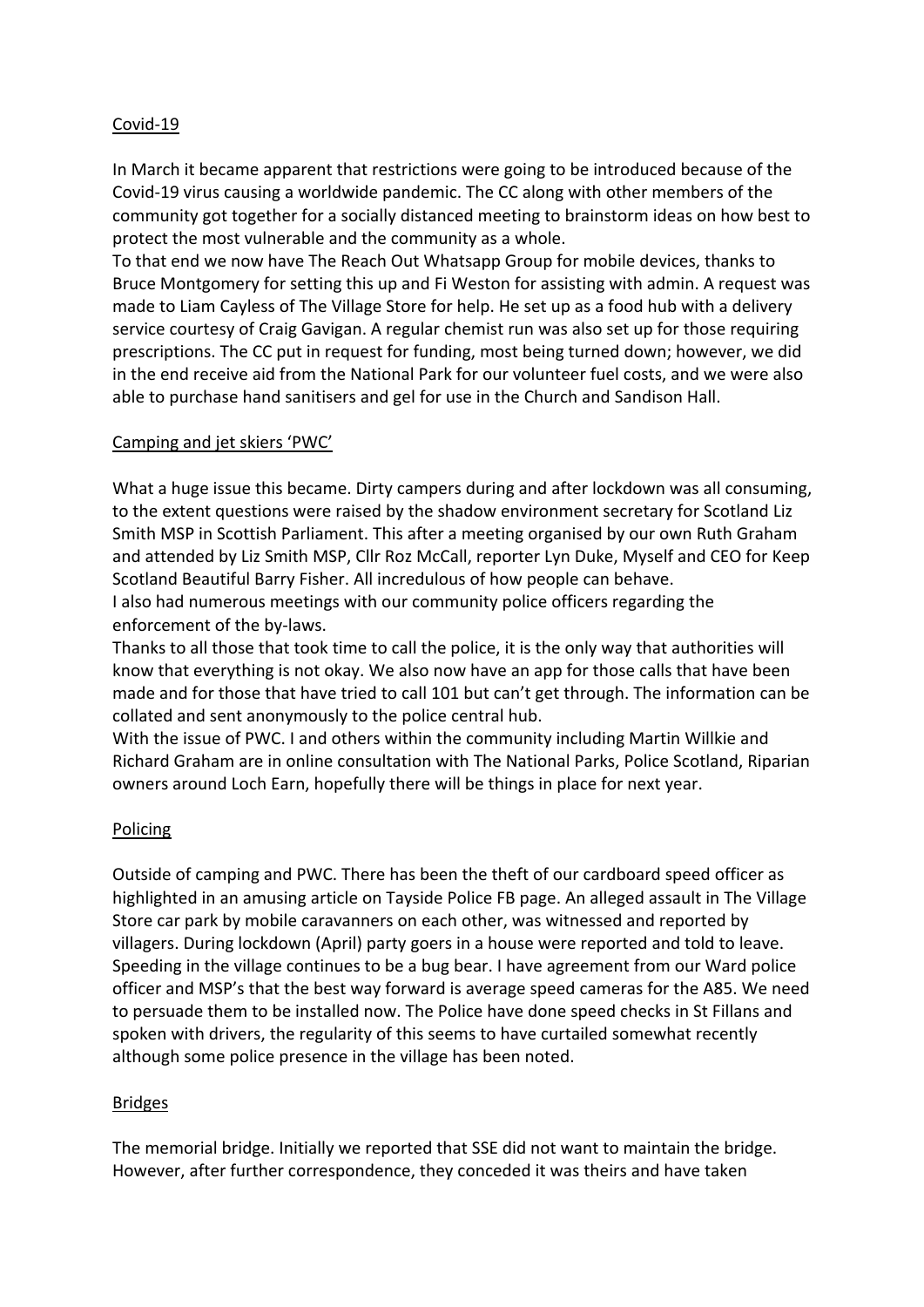ownership, I am pleased to report they have completed the required repairs and maintenance.

Dundurn Bridge, has now been hit twice over the past two years. After being told it would be repaired after lockdown, P&K head engineering has informed me there is no date set for repairs.

### Golf Club

I am so pleased to report St Fillans Golf Club received the supreme accolade of Best 9-hole Golf Course in Scotland, Congratulations to Gordon Hibbert, John Myles and all others involved. Also, a great achievement in being prepared and opening the course after lockdown.

### Paths Group

The next section for the LERP is all but ready to go with all funding and planning permissions in place, only agreement from SSE on a small part is required. We also applied for walking and cycling friendly status for the road from Comrie to Dalchonzie. This was agreed and implemented within weeks rather than the usual months.

### Villagers Magazine

Again, this year some great articles from Bruce Montgomery in the Villagers. Please keep them coming.

## Gardening Group

It was with deep sadness that this year we lost Eric Kennelly who, in 2008, resurrected the group previously known as St Fillans in Bloom, to form the current St Fillans Garden Group. Hopefully he has a more reliable lawnmower where he has gone.

In recognition of Eric and his wishes a riverside walk has been laid, with seating along the way and a special one where Eric had wanted a view up the river. 'Eric's Way.'

Covid made organising events difficult, however during lockdown as part of daily exercise and prior to dirty campers turning up, litter picking took place with a total of 45 bin liners being collected from the loch and riverside.

An electronic system for collating hours has been introduced and is proving to be successful. A garden group project to improve the Field of Hope area was met with approval by the villagers and the makeover is underway, this being led by Lorna Kennelly, assisted by Cherry Neale and Audrey Gavigan. Many thanks to David Methven for donating stones and the labour to place them.

### Festive committee

Unfortunately, a very quiet year due to Covid-19 restrictions. It looks as though it is going to stay quiet for the foreseeable future. I am assured that the committee is planning and plotting for next year as they feel we need to make up for lost time.